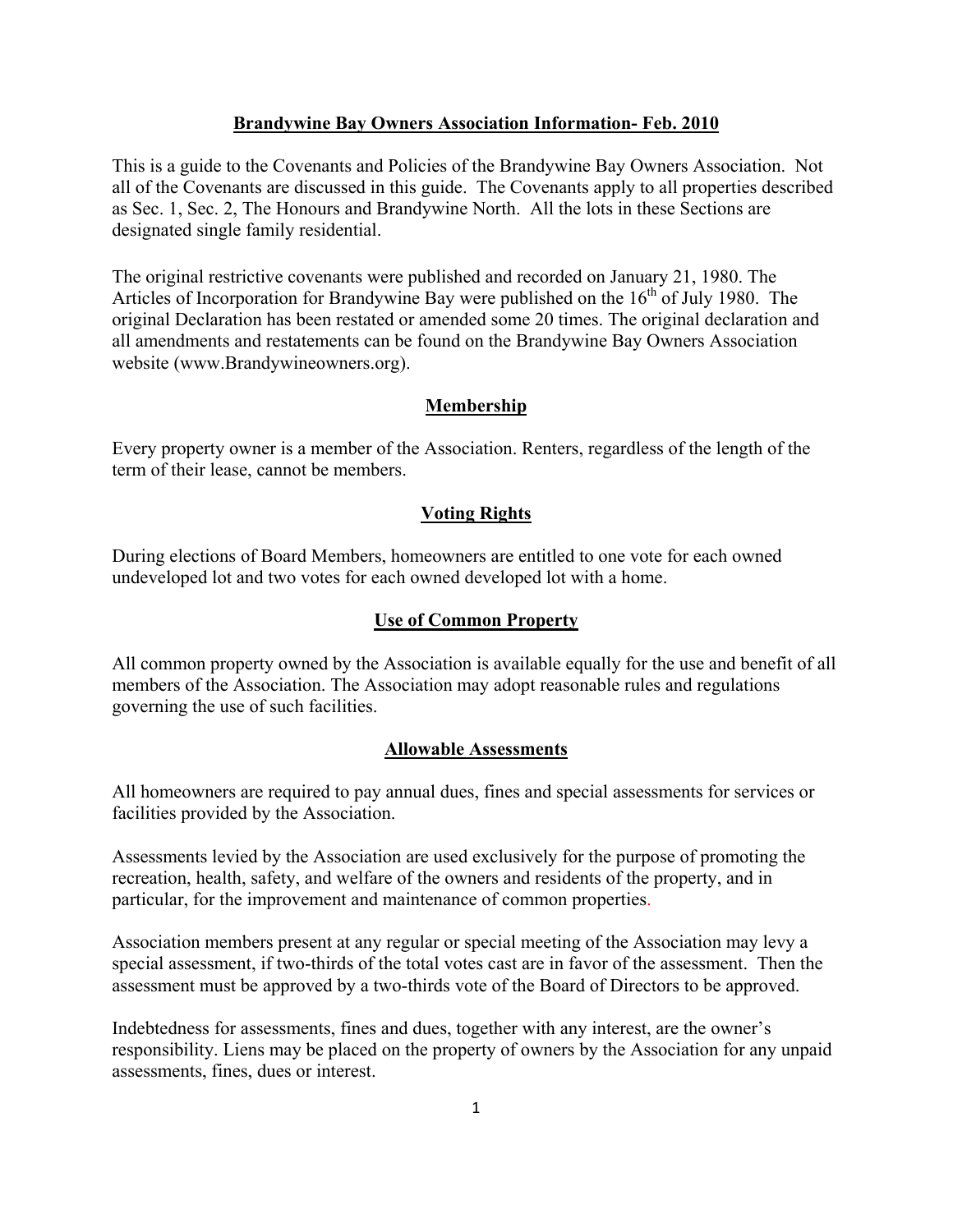# **Annual Dues**

Current annual dues are \$300.00 per lot.

Charges for services or facilities are assessed by the Board of Directors of the Association on a nonprofit basis. Such services/facilities include the boat storage yard on Highway 24.

# **Organization**

The organization of the Association and the functioning of it are established in the Articles of Incorporation and the Bylaws of the Association. These can be found on our website (www.Brandywineowners.org).

## **Residential, single-family use restrictions**

 No building can be erected or permitted to remain on any lot other than one detached single family dwelling not to exceed two and one-half stories in height including a private garage for not more than two cars, or carport for not more than two cars.

No other building is permitted on any lot, except that one doghouse and one pump house may be constructed and cannot be more than 4' x 4' in size. The style and materials are to be approved by the Architectural Committee (ACC). This prohibition includes utility buildings, storage buildings, or other so called outbuildings.

Swimming pools constructed primarily below grade are permitted if a determination is made by the ACC that the location of the swimming pool is compatible with surrounding properties, and upon a determination that the swimming pool can be drained properly, without detriment to surrounding properties or to any drainage easement or waterway.

## **Setbacks**

No building can be located nearer the boundary line than the minimum setback line shown on the recorded plat or not less than 10 feet from any side lot line or 30 feet from any rear lot line. Corner lots shall have a side setback line of 15 feet on the side street.

## **Fences**

No property owner can construct, plant or install on his lot any fence, barricade, or wall of any material, including shrubbery or vegetation, without the consent of the ACC. Fences cannot exceed 5 feet in height, nor come forward of the rear corner of the house. For those properties along McCabe Road, the maximum height from general ground level is 8 feet.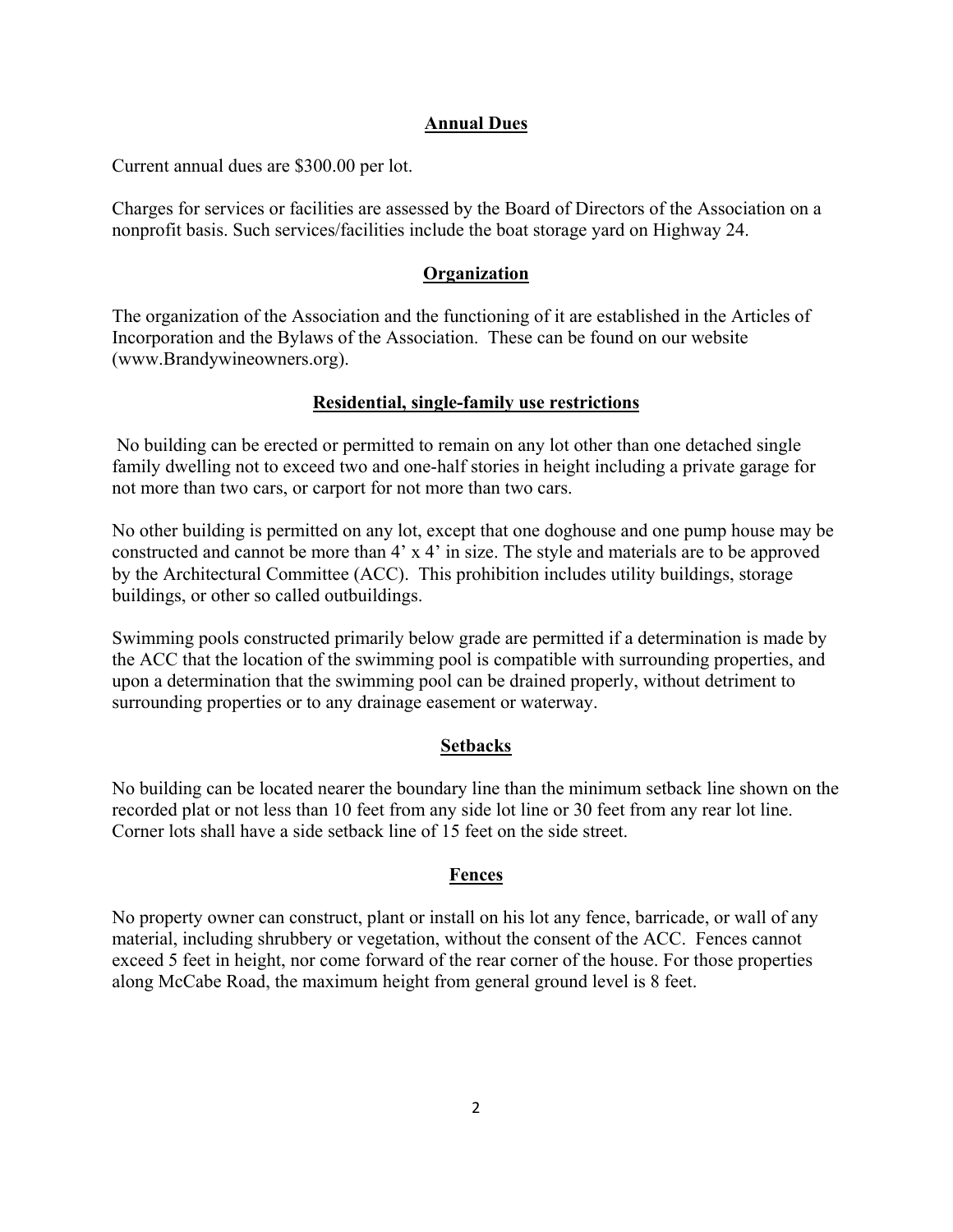#### **Signs**

No sign or billboard of any kind is allowed on any lot other than one "for sale" or "for rent" sign not larger than 2 feet by 2 feet. Any permitted "for sale" or "for rent" signs must be removed immediately after execution of a binding sales or rental contract lot.

#### **Shoulder of the Street**

The area between the edge of the street and lot boundary lines is referred to as the "shoulder of the street". The exact width of the shoulder varies from street to street. The width can be found on the plat for your property. If an owner wishes to landscape or perform other work in the shoulder of the street other than planting and mowing grass, the ACC must give express written permission for such work.

No parking is permitted on the shoulder of the street except for short periods of time of less than four hours.

#### **Drainage**

Owners are permitted to install underground piping in the drainage ditches within the shoulders of streets once approved by the drainage chairperson. Such installation must incorporate catch basins to ensure that water run- off from the owner's property has access to the drainage system. The owner is responsible for any and all maintenance and repair related to the drainage system once underground piping is approved and installed. The owner is responsible for keeping all drains, catch basins and pipes open and clear of debris.

There exist various drainage easements in the community for the purpose of allowing the Association access in order to maintain the drainage system. These drainage easements are marked on the individual plats attached to the deeds for the affected lots.

#### **Temporary Structures**

 No mobile home or house type trailer is permitted on any lot, except that a trailer may be used as a construction office.

## **Animals**

No animals other than cats, dogs or other generally accepted household pets are allowed on homeowners properties. No household pet is permitted unattended outside the confines of your property unless secured by leash.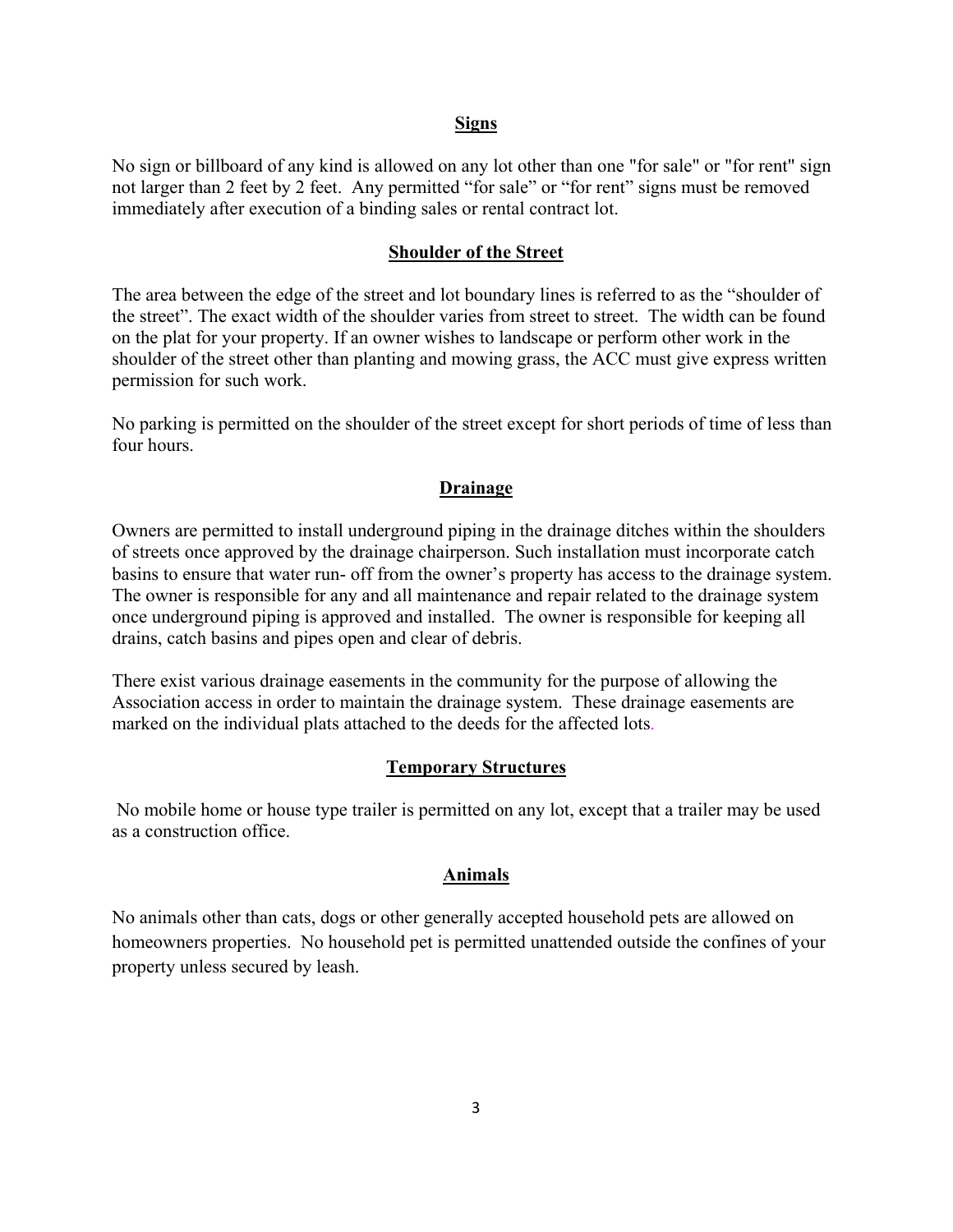#### **Waste**

The disposal of all waste matter, including garbage, rubbish, etc. must be in compliance with the regulations of the State Board of Health of North Carolina, the Board of Health of Carteret County, and all other governing authorities which have jurisdiction. It is expressly prohibited that any rubbish, garbage, etc. be placed or permitted to drain into any of the drainage areas.

#### **Tanks**

All tanks such as propane, fuel or others must be buried underground, with the exception of portable tanks, 50 gallons or smaller, which are allowed in a place approved by the ACC.

#### **Mobile Vehicles and Buildings**

The covenants do not allow for construction on any lot of a temporary building, including but not limited to, any tent or any other non-permanent structure. In addition, no motor home including recreational vehicle ("RV"), camper trailer, utility trailer, boat trailer, or boat, personal watercraft (PWC), Jet Ski, or all terrain vehicles (ATV) are allowed on any lot for a period of time exceeding 7 consecutive days. In addition at least 7 full consecutive days must elapse between the removal of any such device, and the relocation on the lot for an additional 7 consecutive days.

## **Recreational Equipment**

Recreational equipment, including but not limited to basketball goals, swing sets, sandboxes and tennis backboards, are allowed on lots when approved by the ACC.

#### **Prohibition of Nuisance**

No noxious or offensive activities are allowed on any lot which may become an annoyance or nuisance to the neighborhood.

## **Clotheslines, Antennae, Etc**

No outdoor clotheslines are allowed. Satellite dishes must be approved by the ACC. No exterior antennas are allowed.

## **Architectural Control Committee**

An Architectural Control Committee consisting of five members of the Association is appointed by the Board of Directors. A quorum of three members present is required at any meeting and decisions of this committee must be by simple majority vote. No building, fence or wall, sign or other structure can be built on any lot without approval in writing by the ACC. No addition, change or alteration to any exterior of any home can be made until the plans and specifications showing the nature, kind, height, materials, color and locations have been submitted to and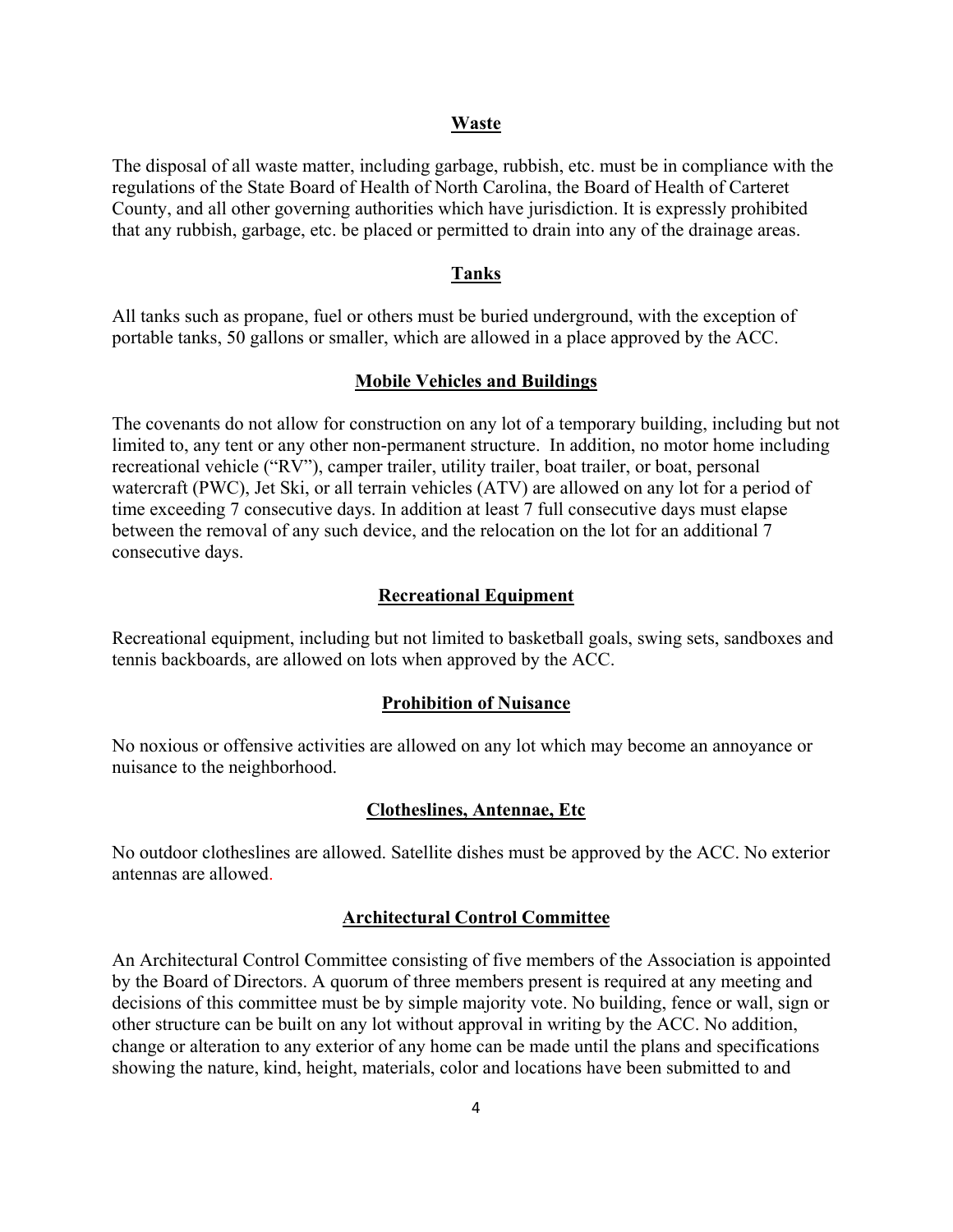approved in writing by the committee. Site plans and building plans for construction do not have to be drawn by a professional architect but must be professional in quality.

Complaints pertaining to violations of the Covenants, whether regarding buildings, building additions, fences, shrubbery, general appearance, or otherwise, are to be reported promptly to the chairman or any member of the ACC. The ACC is here to assist Brandywine's owners and to answer questions regarding any exterior change or alteration to their property.

#### **Tree Removal**

In order to maintain the woodland community as it was intended, to maintain property values and to preserve the quality of life that residents expect, the BOA has adopted a tree removal policy.

No owner can remove a tree larger than 6" in diameter without first obtaining the prior written approval of the ACC.

Exceptions to the approval requirement are the removal of trees that have been damaged, that are dead, which lay within 10 feet of the house and that lean or overhang the house such that they pose a threat to the structure. In such cases notification to any member of the ACC will ensure smooth implementation of this policy.

#### **Appeal**

Any property owner submitting plans, as required by the covenants, to the ACC, is entitled to appeal to the Board of Directors of the Association any adverse ruling. In order to avail you of this right of appeal, the aggrieved party must notify the Board of Directors, in writing, within 7 days after receipt of written notification of the adverse decision to request a hearing. The Association must schedule a hearing within 14 days after receipt of notification and must give to the aggrieved property owner written notice of the date of said hearing, and must give the property owner the right to appear and personally state his case. The decision of the Board of Directors of the Association is final.

## **Duration**

Our covenants, restrictions, and easements run with the land and are automatically extended at the expiration date for periods of 10 years unless a majority of owners of property sign and record an agreement to change said covenants, restrictions and easements in whole or in part.

## **Enforcement**

Enforcement of these covenants and restrictions is the responsibility of all homeowners. Failure by the Association or any homeowner to enforce any covenant or restriction is in no event deemed a waiver of the right to do so thereafter. Invalidation of any one of these covenants and